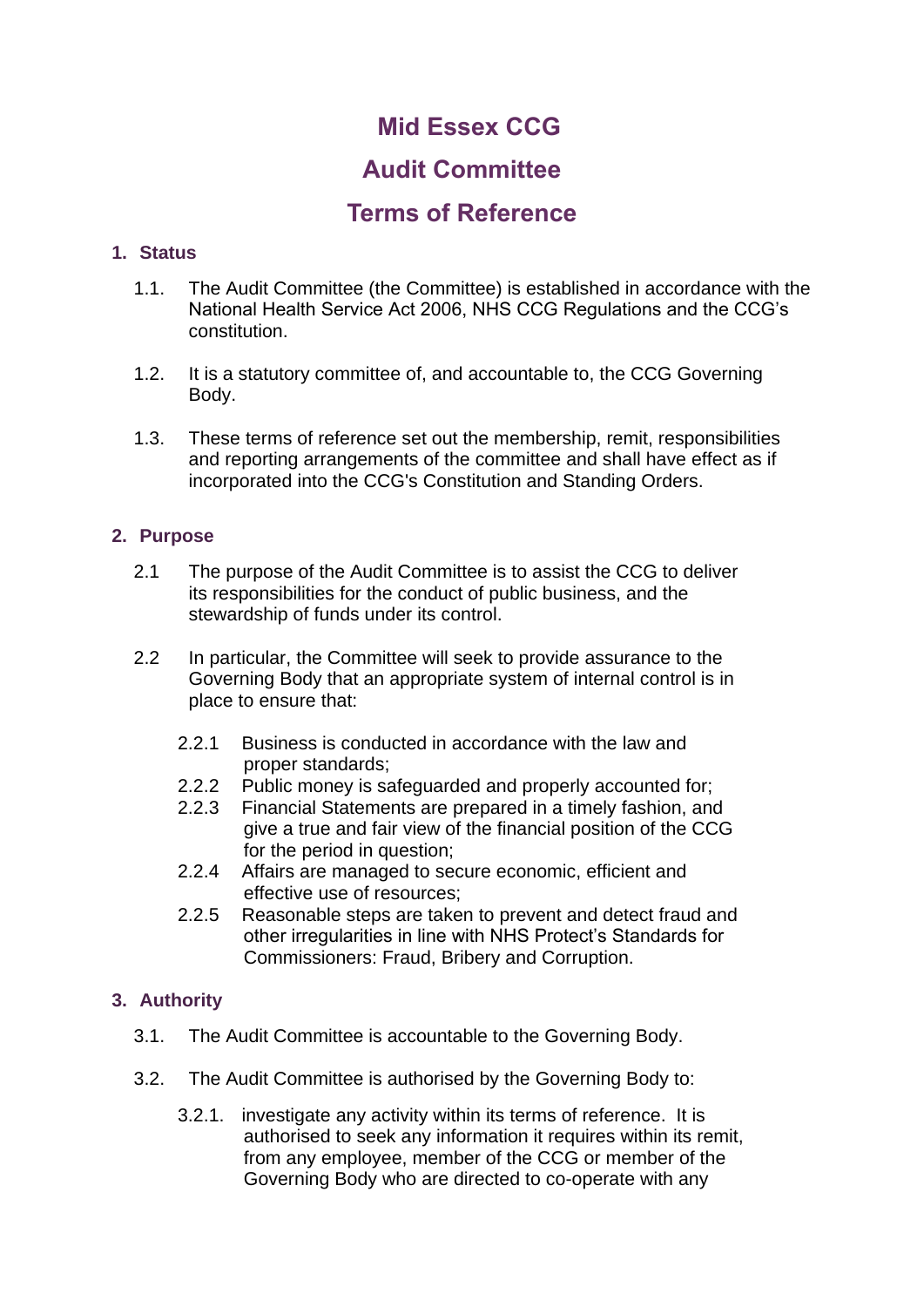request made by the committee within its remit as outlined in these terms of reference;

- 3.2.2. commission any reports it deems necessary to help fulfil its obligations;
- 3.2.3. obtain legal or other independent professional advice and secure the attendance of advisors with relevant expertise if it considers this is necessary to fulfil its functions. In doing so the committee must follow any procedures put in place by the CCG and Governing Body for obtaining legal or professional advice; and
- 3.2.4. create task and finish sub-groups in order to take forward specific programmes of work as considered necessary by the Committee's membership. The Committee shall determine the membership and terms of reference of any such task and finish sub-groups in accordance with the CCG's constitution, standing orders and SoRD.
- 3.3. For the avoidance of doubt, in the event of any conflict, the CCG's Standing Orders, Standing Financial Instructions and the Scheme of Reservation and Delegation will prevail over these terms of reference.

## **4. Duties**

4.1. The responsibilities and duties of the Audit Committee can be categorised as follows:

## **Governance, Risk Management and Internal Control**

- 4.2 The Committee shall review the establishment and maintenance of an effective system of integrated governance, risk management and Internal control, across the whole of the organisations's activities (clinical and non-clinical) that supports the achievement of the organisation's objectives.
- 4.3 In particular, the Committee will review the adequacy and effectiveness of:
	- 4.3.1 All risk and control related disclosure statements (in particular the annual governance statement) together with any accompanying Head of Internal Audit opinion, external audit opinion or other appropriate independent assurances, prior to submission to the governing body.
	- 4.3.2 The underlying assurance processes that indicate the degree of achievement of the organisation's objectives, the effectiveness of the management of principal risks and the appropriateness of the above disclosure statements.
	- 4.3.3 The policies for ensuring compliance with relevant regulatory, legal and code of conduct requirements and any related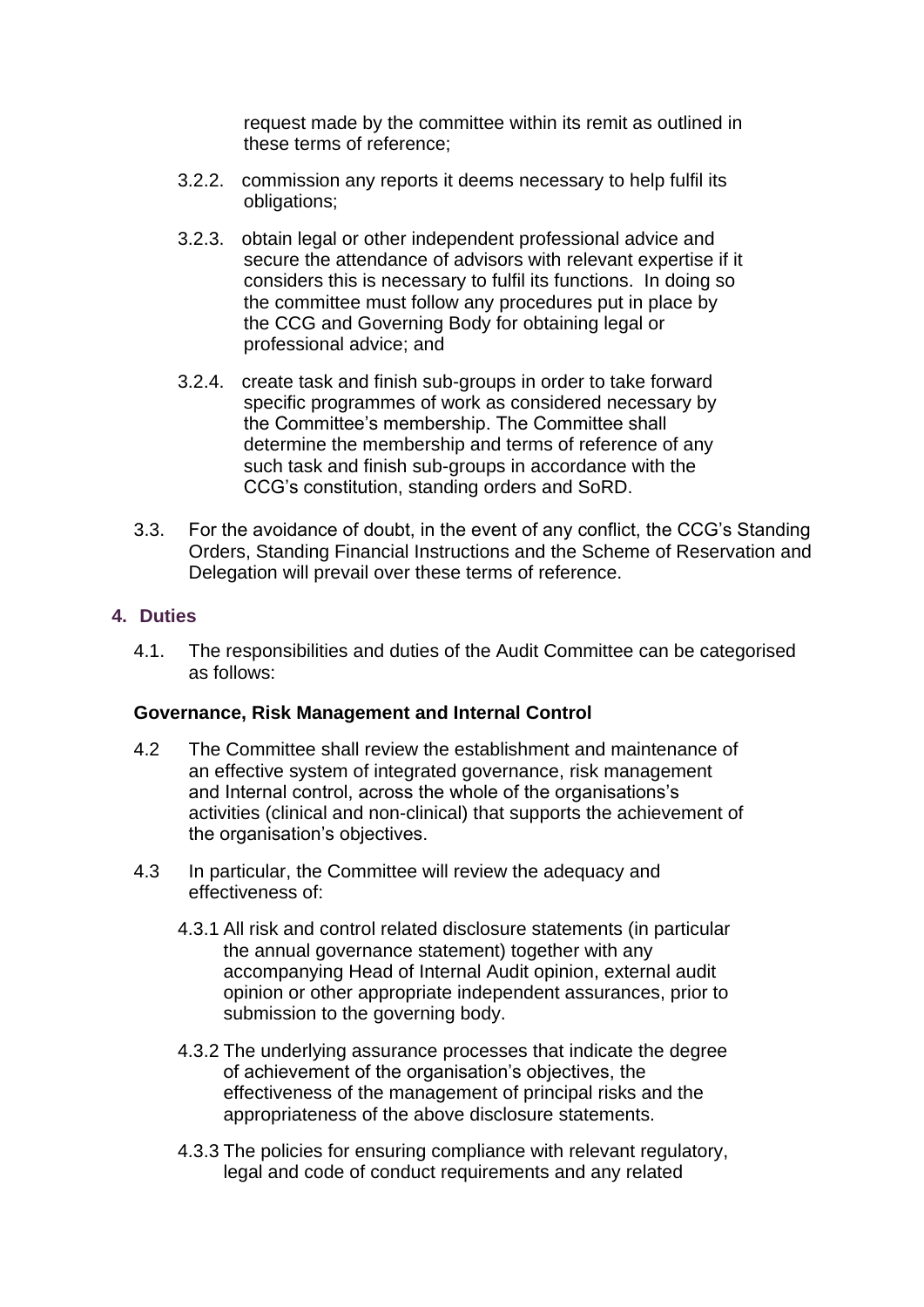reporting and self-certifications.

- 4.3.4 The policies and procedures for all work related to counter fraud, bribery and corruption as required by the NHSCFA.
- 4.4 In carrying out this work the Committee will primarily utilise the work of internal audit, external audit and other assurance functions, but will not be limited to these sources. It will also seek reports and assurances from directors and managers as appropriate, concentrating on the over-arching systems of integrated governance, risk management and internal control, together with indicators of their effectiveness.
- 4.5 This will be evidenced through the Committee's use of an effective governance framework to guide its work and the audit and assurance functions that report to it.
- 4.6 As part of its integrated approach, the Committee will have effective relationships with other key CCG committees (e.g. Patient Safety and Quality, Finance and Performance and Primary Care Commissioning Committee) to enable it to understand processes and linkages. However, these other committees will not usurp the Committee's role.

## **Internal Audit**

- 4.7 The Committee shall ensure that there is an effective internal audit function that meets the *Public Sector Internal Audit Standards 2017* and provides appropriate independent assurance to the Committee, Accountable Officer and governing body. This will be achieved by:
	- 4.7.1 Considering the provision of the internal audit service and the costs involved
	- 4.7.2 Reviewing and approving the annual internal audit plan and more detailed programme of work, ensuring that this is consistent with the audit needs of the organisation as identified in the assurance framework
	- 4.7.3 Considering the major findings of internal audit work (and management's response) and ensuring coordination between the internal and external auditors to optimise the use of audit resources
	- 4.7.4 Ensuring that the internal audit function is adequately resourced and has appropriate standing within the organisation
	- 4.7.5 Monitoring the effectiveness of internal audit and carrying out an annual review.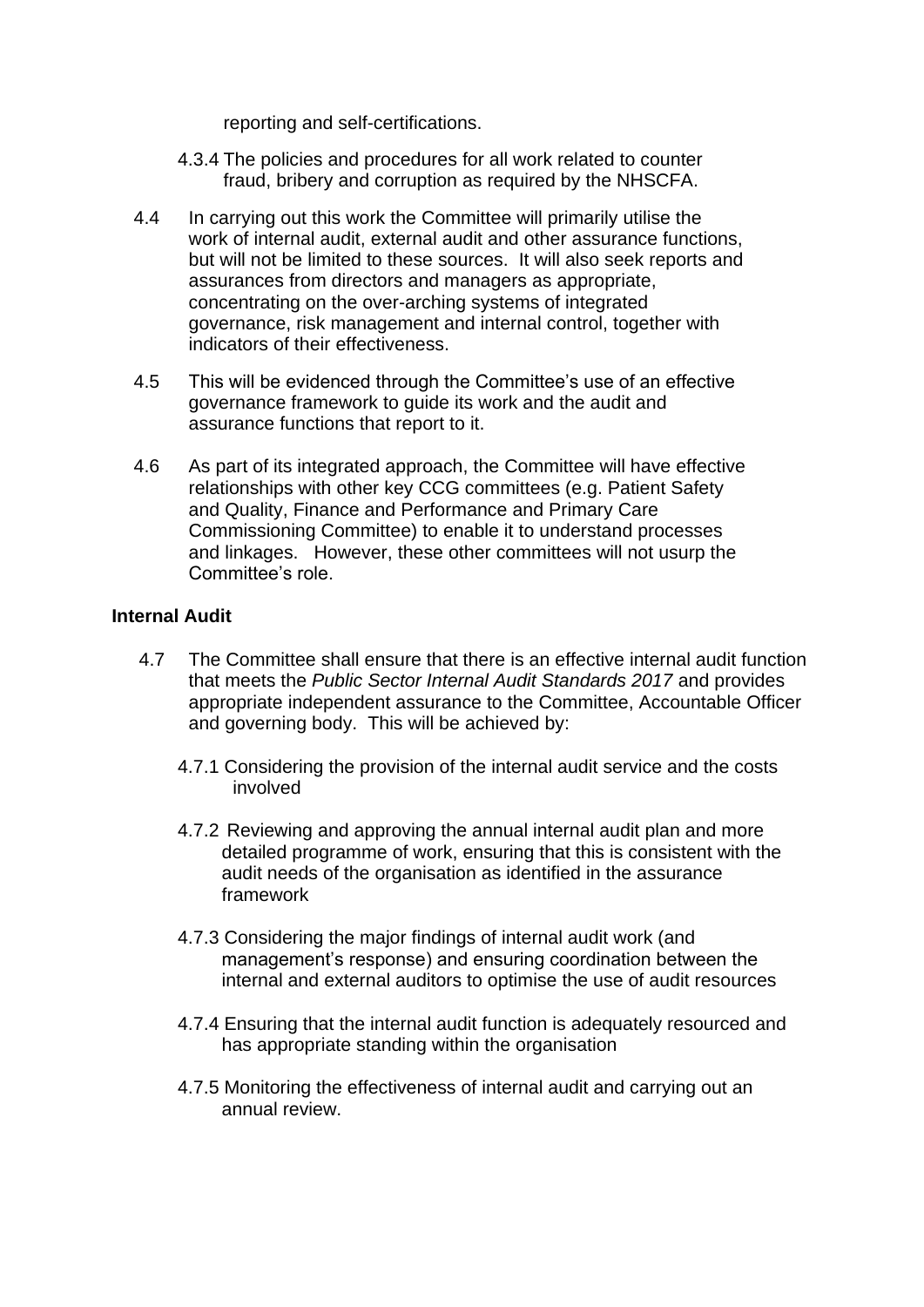## **External Audit**

- 4.8 The Committee shall review and monitor the external auditors' independence and objectivity and the effectiveness of the audit process. In particular, the Committee will review the work and findings of the external auditors and consider the implications and management's responses to their work. This will be achieved by:
	- 4.8.1 Considering the appointment and performance of the external auditors, as far as the rules governing the appointment permit (and make recommendations to the governing body when appropriate)
	- 4.8.2 Discussing and agreeing with the external auditors, before the audit commences, the nature and scope of the audit as set out in the annual plan
	- 4.8.3 Discussing with the external auditors their evaluation of audit risks and assessment of the organisation and the impact on the audit fee
	- 4.8.4 Reviewing all external audit reports, including the report to those charged with governance (before its submission to the governing body) and any work undertaken outside the annual audit plan, together with the appropriateness of management responses
	- 4.8.5 Ensuring the audit opinion provided by external audit is deemed appropriate and suitable to inform members whether the CCG remains a 'going concern' under the applicable standards and accounting principles and making onward recommendations to the Governing Body for adoption as appropriate
	- 4.8.6 Ensuring that there is in place a clear policy for the engagement of external auditors to supply non-audit services

## **Other Assurance Functions**

- 4.9 The Committee shall review the findings of other significant assurance functions, both internal and external to the organisation, and consider the implications for the governance of the organisation.
- 4.10 In addition, the Committee will review the work of other committees within the organisation, whose work can provide relevant assurance to the Committee's own areas of responsibility. In particular, this will include any clinical governance, risk management or quality committees that are established.

## **Counter Fraud**

4.11 The Committee shall satisfy itself that the organisation has adequate arrangements in place for counter fraud, bribery and corruption that meet NHSCFA's standards and shall review the outcomes of work in these areas.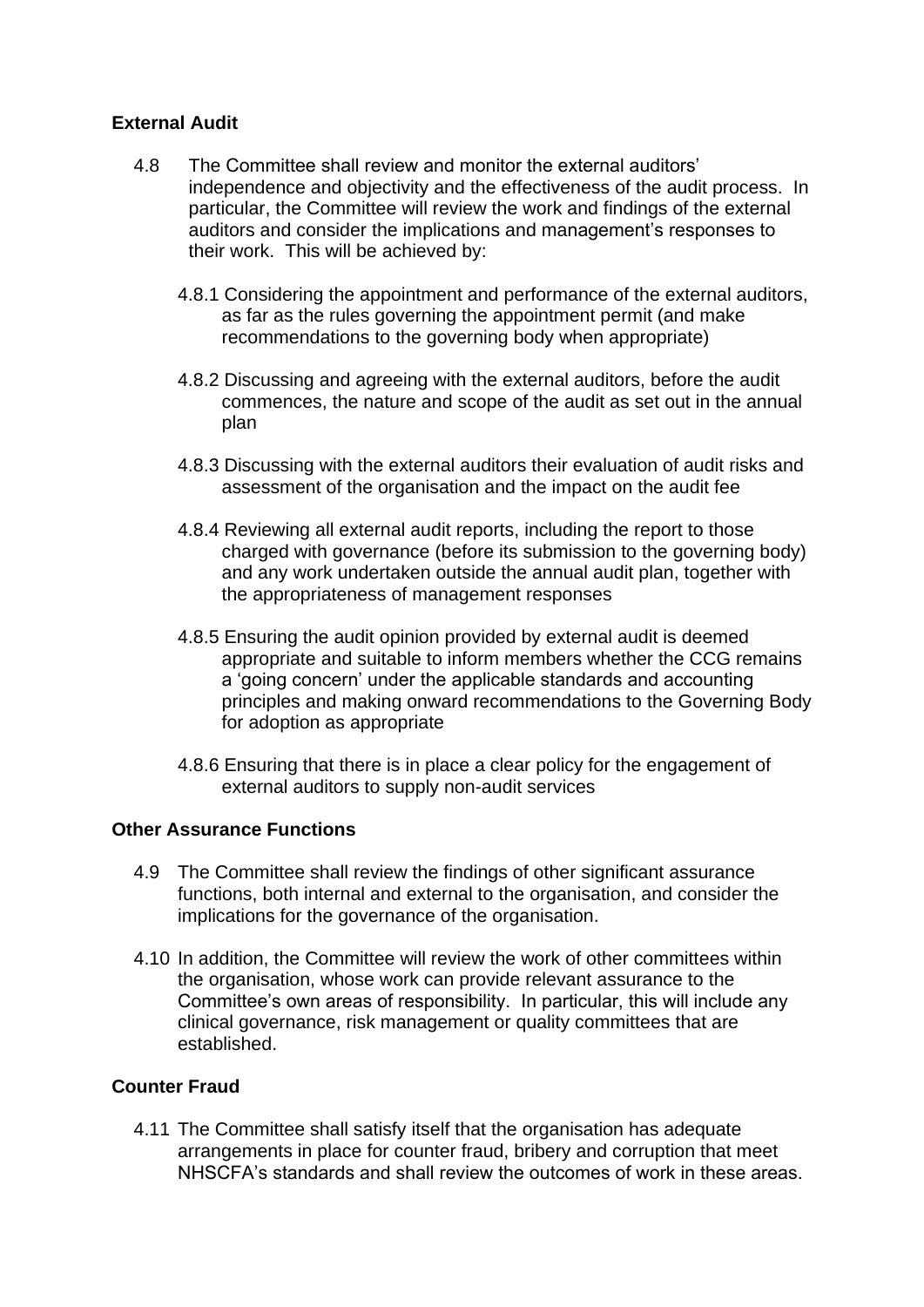- 4.12 In accordance with 3.2 of the NHSCFA's *Fraud Commissioners Standards* the Committee has "stated its commitment to ensuring commissioners achieve these standards and therefore requires assurance that they are being met via NHSCFA's quality assurance programme".
- 4.13 The committee will refer any suspicions of fraud, bribery and corruption to the NHSCFA.

#### **Management**

- 4.14 The Committee shall request and review reports, evidence and assurances from directors and managers on the overall arrangements for governance, risk management and internal control.
- 4.15 The Committee may also request specific reports from individual functions within the organisation.

#### **Financial Reporting**

- 4.16 The Committee shall monitor the integrity of the financial statements of the organisation and any formal announcements relating to its financial performance.
- 4.17 The Committee should ensure that the systems for financial reporting to the governing body, including those of budgetary control, are subject to review as to the completeness and accuracy of the information provided.
- 4.18 The Committee shall review and formally recommend to the Governing Body the approval of the annual report and financial statements before submission to NHS England, focusing particularly on:
	- 4.18.1 The wording in the annual governance statement and other disclosures relevant to the terms of reference of the Committee
	- 4.18.2 Changes in, and compliance with, accounting policies, practices and estimation techniques
	- 4.18.3 Unadjusted misstatements in the financial statements
	- 4.18.4 Significant judgements in preparation of the financial statements
	- 4.18.5 Significant adjustments resulting from the audit
	- 4.18.6 Letters of representation
	- 4.18.9 Explanations for significant variances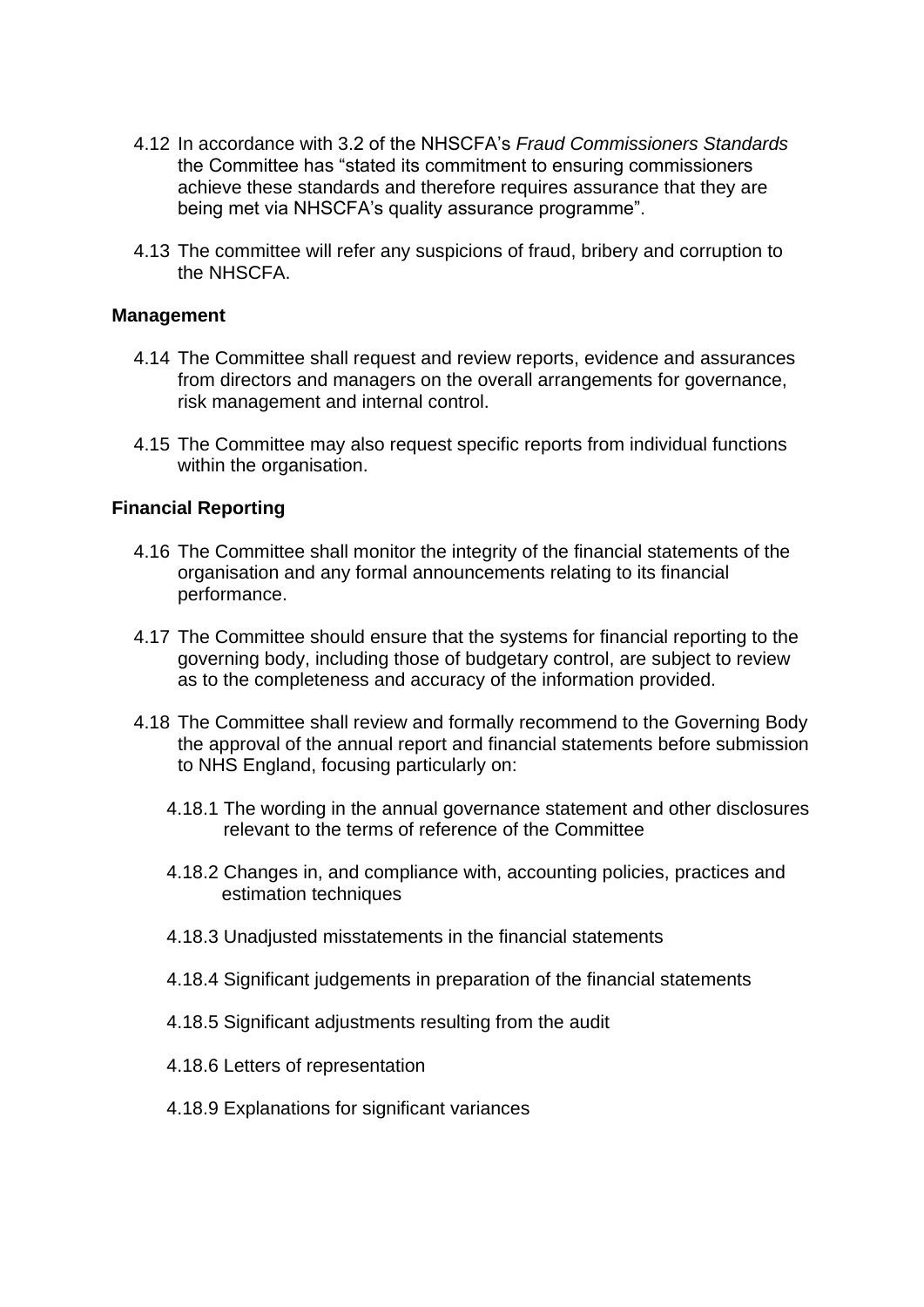## **Whistleblowing (including Freedom to Speak Up)**

- 4.19 The Governance Institute's *Guidance Note – Terms of Reference for the Audit Committee* states that "the committee shall review the adequacy and security of the company's arrangements for its employees and contractors to raise concerns, in confidence, about possible wrongdoing in financial reporting or other matters. The committee shall ensure that these arrangements allow proportionate and independence investigation of such matters and appropriate follow up action".
- 4.20 To that end, the Committee shall review the effectiveness of the arrangements in place for allowing staff to raise (in confidence) concerns about possible improprieties in financial, clinical or safety matters and ensure that any such concerns are investigated proportionately and independently.
- 4.21 It is worth noting that NHS England is a prescribed person meaning that primary care service staff working at GP surgeries, opticians, pharmacies and dental practices, can raise concerns about inappropriate activity directly to NHS England.

## **Security**

4.22 The Committee shall ensure that the CCG has adequate arrangements in place for security that meet NHS England/ NHS Protect standards and review the outcomes of work in these areas.

## **Governance**

- 4.23 The Committee shall seek assurance that the CCG has adequate arrangements in place to ensure that business is conducted in accordance with the law and proper standards and that its corporate governance arrangements are robust.
- 4.24 To this end, the Committee shall approve minor amendments on behalf of the Governing Body or endorse new and/or significant amendments for approval by the Governing Body of the policies for all work related to internal control, counter fraud and corruption, security, emergency planning, business continuity, and compliance with relevant regulatory, legal and code of conduct requirements.

## **Emergency Planning, Resilience & Response and Business Continuity Management**

4.25 The Committee shall seek assurance on implementation of Emergency Planning and Business Continuity arrangements.

## **Reporting**

4.26 The Committee will report to the governing body at least annually on its work in support of the annual governance statement, specifically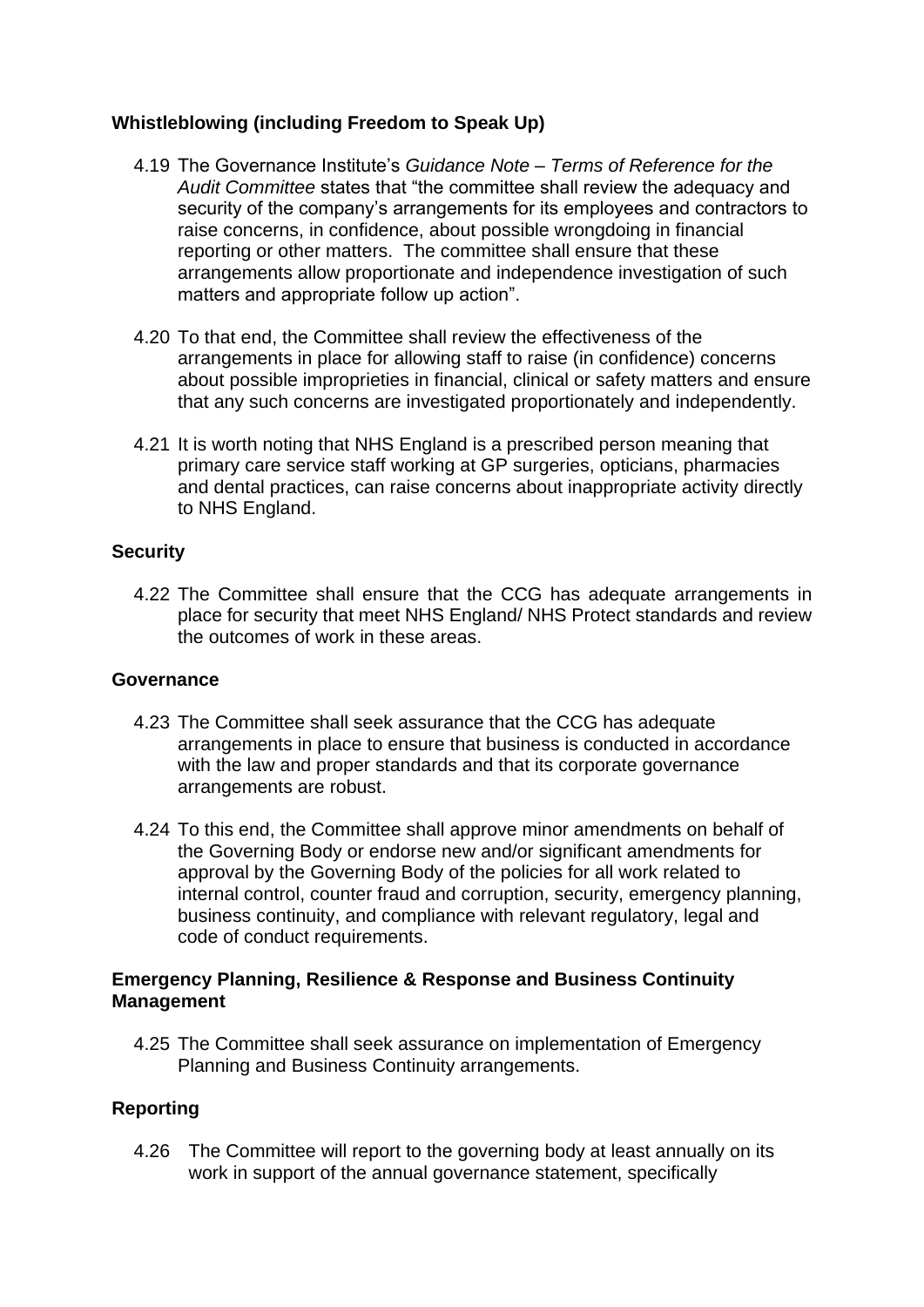commenting on:

- 4.26.1 The fitness for purpose of the assurance framework
- 4.26.2 The completeness and embedment of risk management in the organisation
- 4.26.3 The integration of governance arrangements
- 4.26.4 The appropriateness of the evidence that shows the organisation is fulfilling regulatory requirements relating to its existence as a functioning business
- 4.26.5 The robustness of the processes behind the quality accounts
- 4.27 This annual report should also describe how the Committee has fulfilled its terms of reference and give details of any significant issues that the Committee considered in relation to the financial statements and how they were addressed.

## **5. Membership**

- 5.1. The Committee shall be appointed by the Governing Body from amongst the Governing Body members. Only Governing Body members may be members of the Audit Committee.
- 5.2. The Committee's membership will comprise:
	- 1.1.1 Two Lay Members
	- 1.1.2 GP Board Member

## **6. Attendees**

- 6.1. Only members of the Committee have the right to attend meetings and to vote.
- 6.2. The Chief Finance Officer (or nominated deputy) and appropriate internal and external audit representatives shall normally attend Committee meetings.
- 6.3. The Counter Fraud Specialist will attend a minimum of 2 Committee meetings a year.
- 6.4. The Accountable Officer will attend at least annually when the Committee considers the draft annual governance statement and the annual report and accounts.
- 6.5. The Chair of the Committee may invite other individuals (e.g. Executive Directors) to attend all or part of a meeting as and when appropriate.

## **7. Chair**

7.1. The Committee will be chaired by the Lay member on the Governing Body with a lead role in overseeing financial management and audit.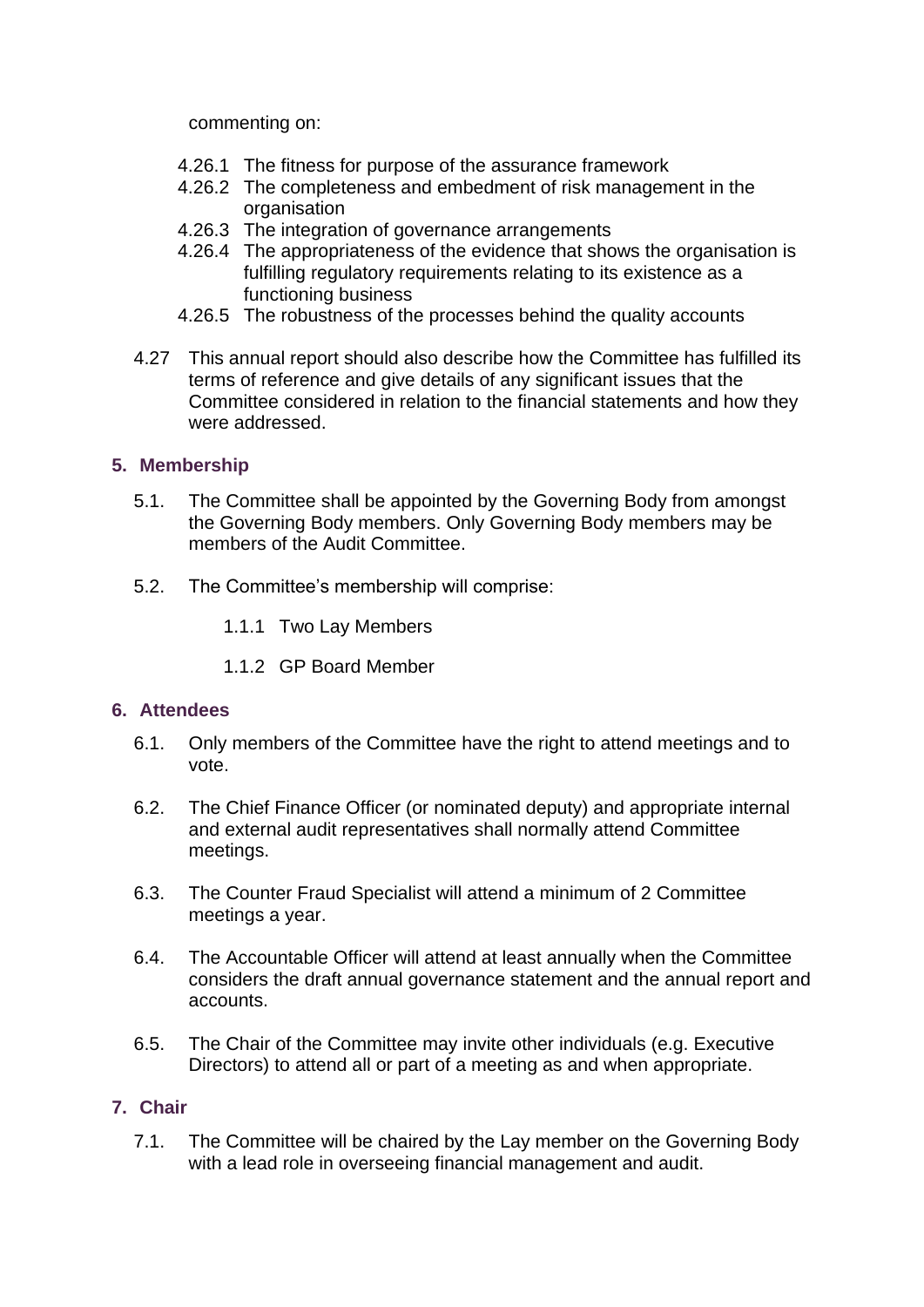- 7.2. In the event that the Chair is unavailable to attend, one of the other Lay Members will deputise and chair the meeting.
- 7.3. In exceptional circumstances, where urgent action is required, the Chair is authorised to take urgent action with prior discussion with one other committee member. A report should be made to the full committee at the earliest next opportunity.

## **8. Quoracy**

- 8.1. The quorum necessary for the transaction of business shall be two members.
- 8.2. A meeting is established when members attend face-to-face, by telephone, video-call, any other electronic means or a combination of the above.
- 8.3. A meeting of the Committee at which a quorum is present, or are available by electronic means, is competent to exercise all or any of the authorities, powers and discretions vested in or exercisable by the Committee.

## **9. Decision making and voting**

- 9.1. The Committee will ordinarily reach conclusions by consensus. When this is not possible the Chair may call a vote.
- 9.2. Only members of the Committee may vote. Each member is allowed one vote and a majority will be conclusive on any matter.
- 9.3. Where there is a split vote, with no clear majority, the Chair of the Committee will hold the casting vote.
- 9.4. If a decision is needed which cannot wait until the next scheduled meeting, the chair may conduct business on a 'virtual' basis through the use of telephone, email or other electronic communication.

## **10.Administration**

- 10.1. The Committee will meet in private and may meet in common with other CCG Audit Committees.
- 10.2. Meetings will be held when required, with a minimum of 5 meetings per year.
- 10.3. Secretariat support will be provided to the Committee to ensure the committee can discharge its function effectively and efficiently.
- 10.4. The Chair will agree the agenda prior to the meeting and the agenda and supporting papers will be circulated in accordance with the time specified in the CCG Standing Orders.
- 10.5. Any items to be placed on the agenda are to be sent to the secretary no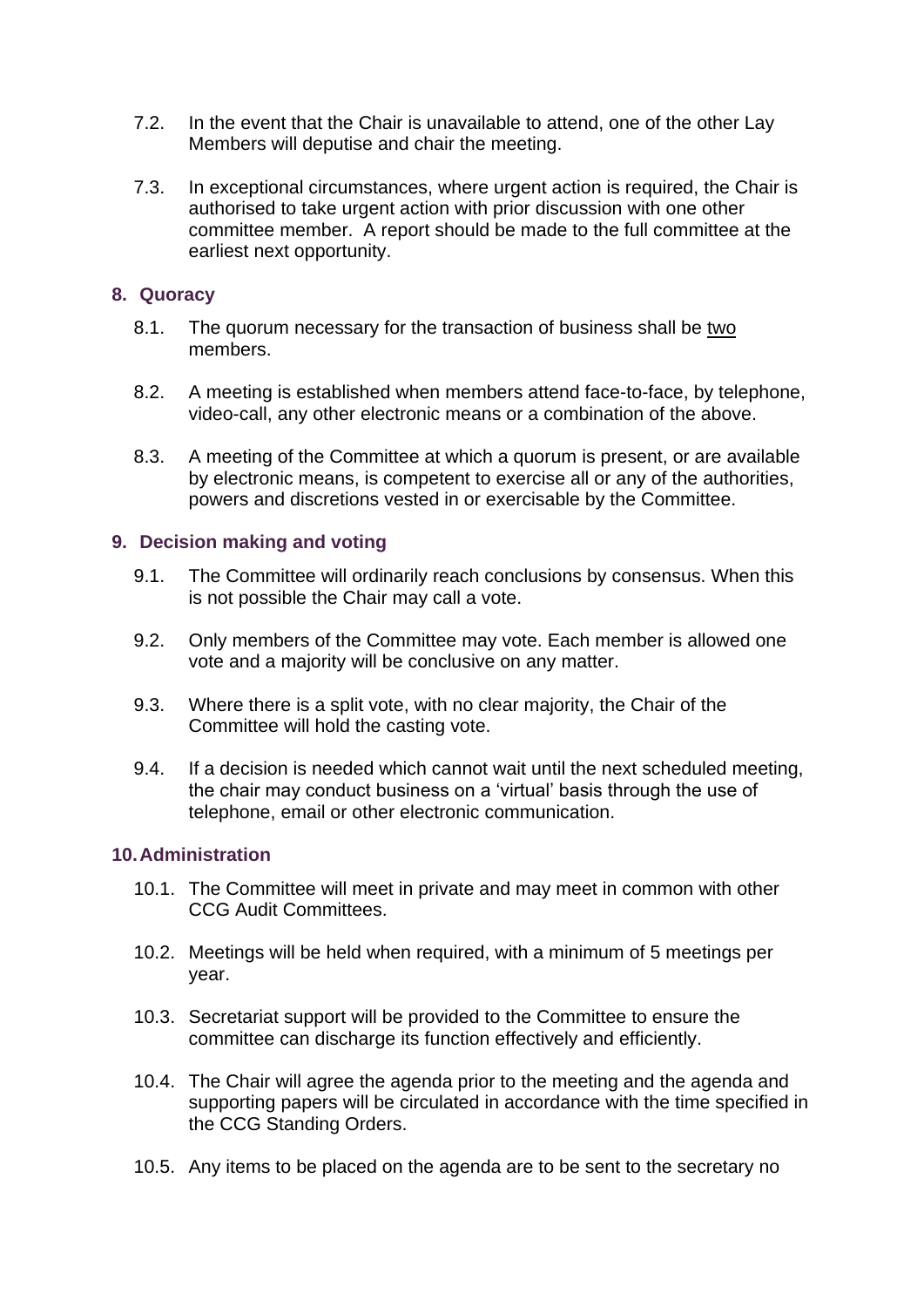later than seven calendar days in advance of the meeting. Items which miss the deadline for inclusion on the agenda may be added on receipt of permission from the Chair.

- 10.6. Minutes will be taken at all meetings including telephone and electronically facilitated meetings. Minutes will not usually be published
- 10.7. The minutes will be ratified by agreement of the Audit Committee Chair prior to presentation to the Governing Body.

## **11.Conflicts of Interest Management**

- 11.1. No member of the committee, or attendee, shall be present, take part in or be party to discussions about any matter relating to their own role.
- 11.2. The committee will operate in accordance with *Managing Conflicts of Interest: Statutory Guidance for CCGs* and the CCG policy and procedure for managing conflicts of interest at all times.
- 11.3. Where a member of the committee is aware of an interest, conflict or potential conflict of interest in relation to the scheduled or likely business of the meeting, they will bring this to the attention of the Chair of the meeting as soon as possible, and before the meeting where possible.
- 11.4. Any declarations of interests, conflicts and potential conflicts, and arrangements to manage those agreed in any meeting of the Committee, will be recorded in the minutes.
- 11.5. Failure to disclose an interest, whether intentional or otherwise, will be treated in line with the CCG policy and may result in suspension from the Committee.

#### **12. Reporting Responsibilities and Review of Committee Effectiveness**

- 12.1. The Audit Committee will submit copies of its minutes and/or a report to the Governing Body following each of its meetings. Where minutes and reports identify individuals, or otherwise fulfil the requirements, they will not be made public and will be presented at part II of the Governing Body meeting. Public reports will be made to satisfy the requirements of the 2012 NHS Regulations (CCG) 16(2-5).
- 12.2. The Audit Committee will provide an annual report to the Governing Body to provide assurance that it is effectively discharging its delegated responsibilities, as set out in these terms of reference.
- 12.3. The Audit Committee will conduct an annual review of its effectiveness to inform this report.

#### **13.Review of Terms of Reference**